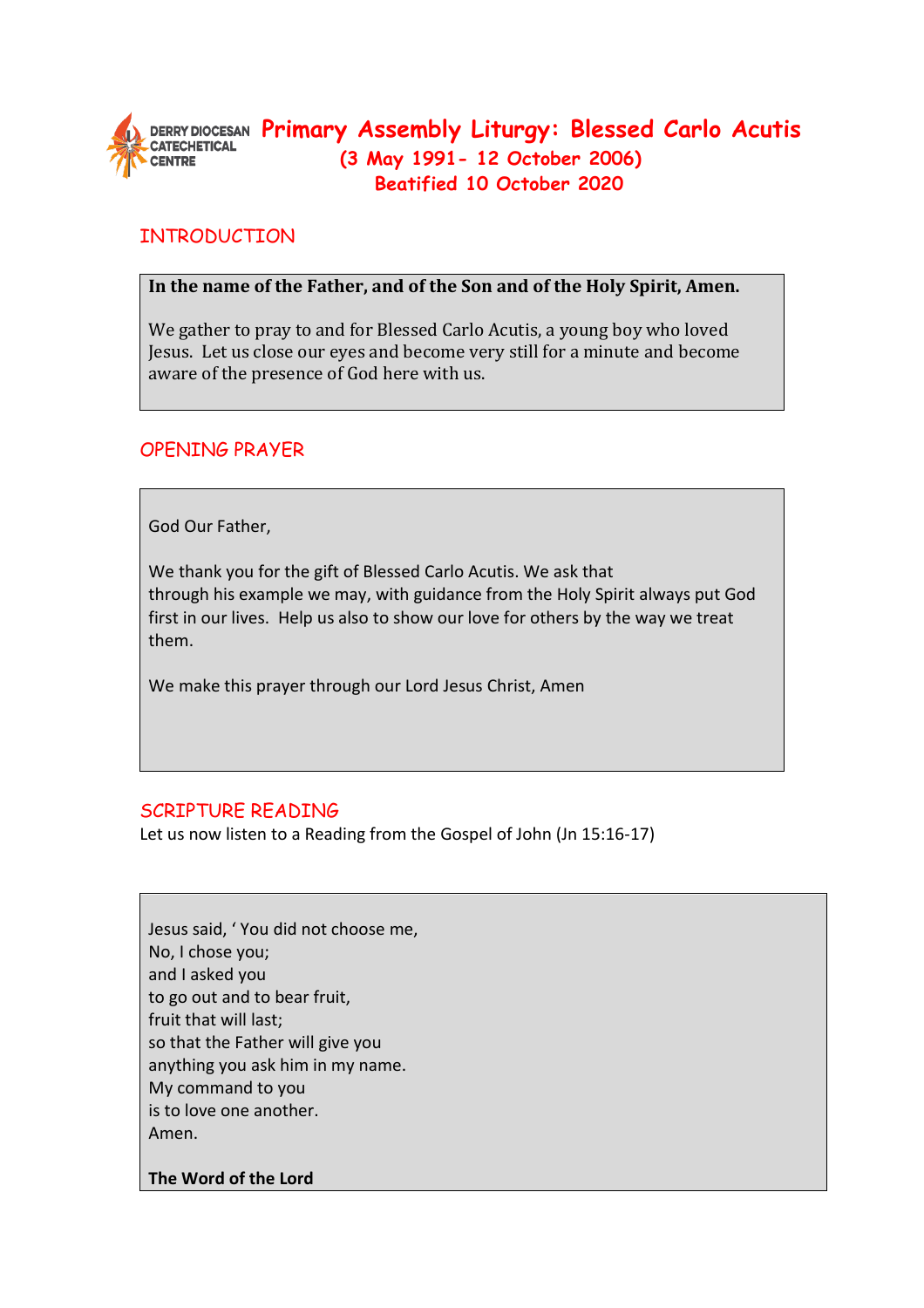# Psalm

Let us listen to and sing along with the words of the hymn *'Here I am Lord'*  <https://youtu.be/EcxOkht8w7c>

# Reflection

Carlo loved computers and computer games. He also loved Jesus. Carlo create a website about Communion. He loved receiving Communion and he went to Mass every day. He even went when he was on holiday! In fact, because of his example his mother began to go to Mass.

Carlo believed that when we receive Jesus in the Sacrament, we become like Jesus. He wanted everyone to follow and love Jesus. His family, friends and teachers were amazed by Carlo because he was very holy. However, he was also great fun and loved to play with his friends. He always looked after those who were sad or being bullied. He became like Jesus, always helping and caring for others.

Carlo did not believe in following others just to be popular. He did not follow film stars, You Tube stars etc. He wanted to be unique. He did not want to be a photocopy of someone else. Carlo realised that he was created by God for a special purpose and that meant he had to be himself.

Carlo is a modern- day saint. He is a saint who wore t-shirts and jeans and kicked a football. He is a saint who like PlayStation and mobile phones. We do not expect someone like Carlo to be a saint! But he is! He is now called 'Blessed.' Soon he will be called Saint Carlo.

Carlo died when he was only 15 but he was very happy because during his life he showed his love for God and for others. He is a very unexpected teacher, but he has a lesson for us all.

Just think – you are also a saint in the maing!

### INTERCESSIONS

#### **Leader**

We now turn to God in prayer. Let us pray that we may be faithful witnesses of God's Spirit. The response to our prayer is: '*Lord hear our Prayer'*

**God our Father,** Help us to show our love for God, as Carlo did, by going to Mass and Confession regularly. *Lord hear our Prayer* (all repeat)

**God our Father**  Help us listen to your voice calling us to do good in the world. *Lord hear our Prayer* (all repeat)

#### **God our Father**